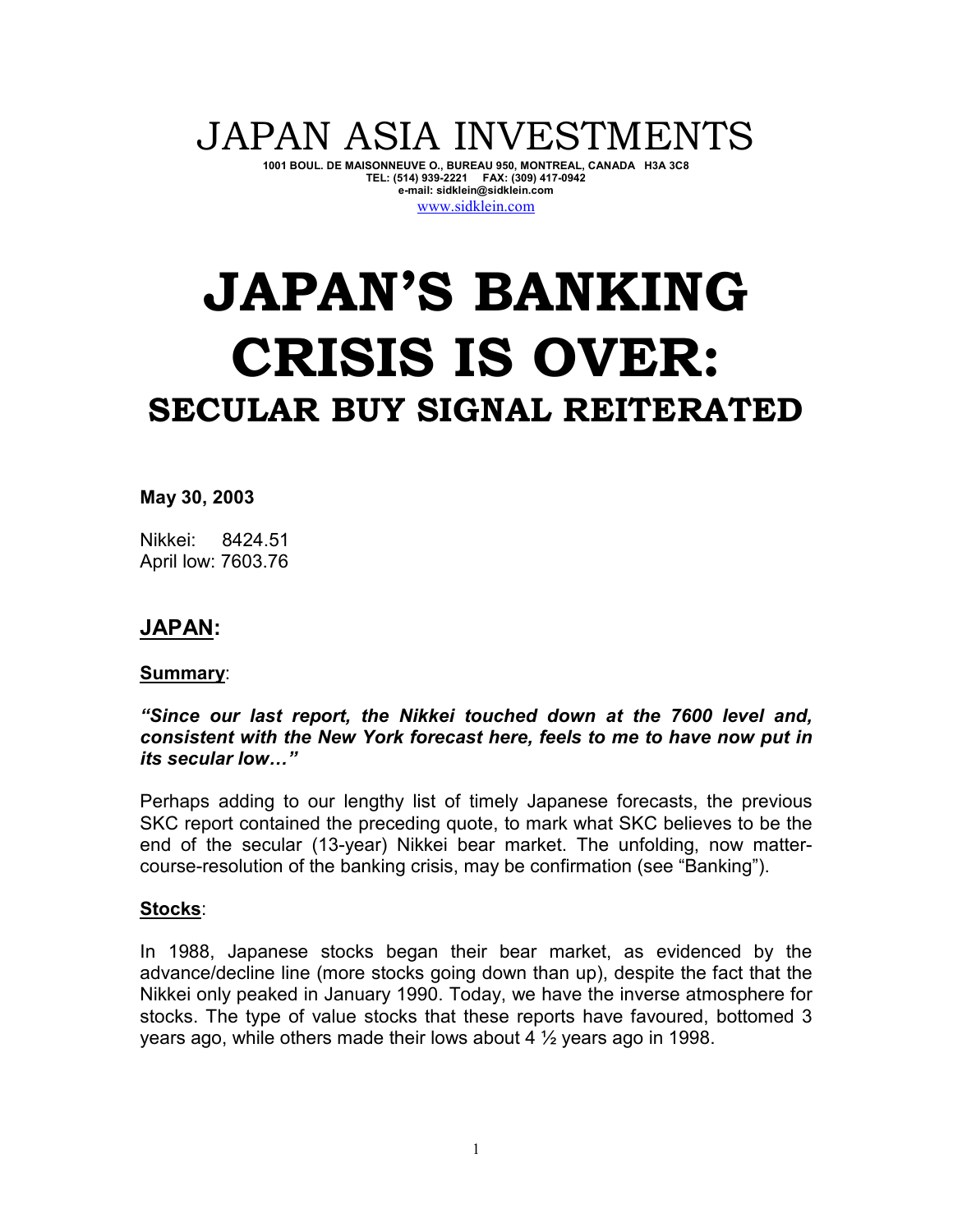Anecdotal evidence of this is a review of the portfolio fashioned at the beginning of 2002's 4<sup>th</sup> quarter for certain investors which, as of 2 weeks ago, was up 38% annualized, while the Nikkei was down 8%, also annualized.

The bank stocks have been the principal cause of the here referenced Nikkei "aberration" and once it becomes still more evident to foreigners that the banking crisis is effectively now over, foreigners will lead the way to dramatically higher stock prices for already strongly advancing Japanese shares. Indeed, foreigners were stock buyers from mid-April – mid-May and American buy orders for Japanese shares have been in an up-trend since last summer. This suggests strong long-term demand for Japanese stocks, as foreigners began the buying programme of Japanese stocks while at about only a 50% normal weighting of Japanese shares, based on the Morgan Stanley Capital Index.

# **Banking:**

#### *Bank of Japan Share Repurchases*

Last month's comment (right at Japan's secular bottom?) seems to have hit the nail on the head. Disposing excessive publicly traded share holdings at a great pace, the banks removed about 6 trillion Yen of common stock from their books last year. No doubt, this has simultaneously played into the ongoing resolution of the non-performing loans (NPL's) crisis, as NPL's were removed by a similar amount (see "Debt Crash" below). Helping the situation, major sales of excessive, publicly traded shareholdings to the Bank of Japan are expected to continue this year.

# *Debt Crash*

Last month's comment on this topic seems to have hit the nail on the head, as well. Disclosed bad debts declined about 22% last year or 6 trillion Yen. Is it any accident that the gross amount was just about the same amount of Yen of publicly traded shares that the banks sold off from their books?

Further strengthening the NPL's resolution programme, as regards loan-loss reserves for questionable borrowers' unsecured loans, as much as 33% has been budgeted for such difficulties.

On what has been another note of concern for the marketplace, the nationalization of banks as a result of the conversion of preferred shares has been made all but a non-consideration, due to the terms that have been set that would allow for such conversions. SKC never considered nationalization as a concern (April 10, 2002 ROBtv interview may be viewed on homepage, www.sidklein.com).

# *"Special Accounts"*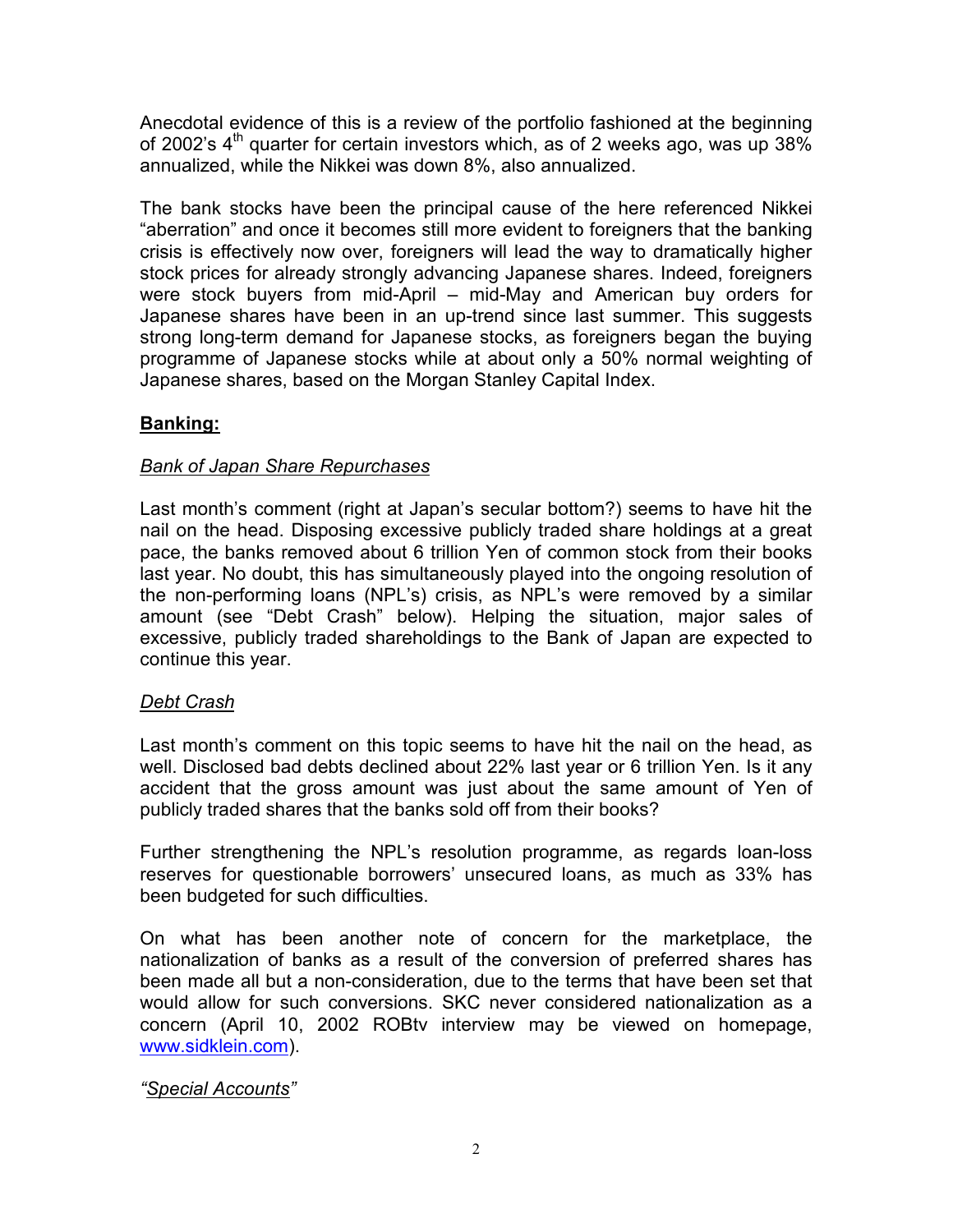The old bad debts are being put into separate accounts for disposal. New management is not responsible for old mistakes and public funds are paying off yesterday's debts (and corruption).

In the 1990's, Sid Klein's Daily Fax reported that public funds wouldn't bail out the banks' debts and those responsible, until the public would stop opposing such an eventuality. Rather, the preferred scenario was that the public would beg for it. With 90% of Japanese in a recent poll complaining that the government had not made any progress with the banking crisis, we may say that we came to that point. The correct grasp of Japanese bureaucratic psychology has again been reflected in this market commentary and its previous incarnations, with an unusual degree of accuracy.

# **Taxation:**

Diminishing deferred tax assets' (DTA's) valuations will ultimately force the extension of the 5-year limit on loss carry-forwards. This would then also accelerate restructuring. The government is forcing banks to give less value to their DTA's in determining their core capital ratios. This has already forced institutional acceptance of public capital injections, thereby improving the quality of their assets. All this has been forecasted in past issues of SKC. Now that it has occurred, many commentators view these developments negatively.

In fact, that DTA's were refused at a major bank that was forced to accept public capital injections, has given confidence to depositors and investors that the banking system will be safeguarded. This is a conclusion that has always been strenuously supported by SKC, even as the rest of the misinformed Western world lost its clarity about the nation that holds about \$12 trillion US in savings. The misinformation continues.

# **Yen:**

Banks' loan portfolios may soon start to reflect better margins, as a result of higher interest rates. This, of course, is Yen-positive. This will be bolstered by what SKC has described as an impending movement of funds out of 0% savings deposits, as a result of significant tax changes that trigger the move (see March 31 comment) and the realization that low risk equities with significant appreciation potential, offer the highest real dividend yields among the major nations. The perception of a matter-of- course resolution of the banking crisis will play no small part in the process (see "Banking").

Finally, as the Yen has greatly under performed the Euro in the trashing of the Dollar, owners of Yen have much to gain in a narrowing of the two currencies' performance gap. Helping this process even further along is the US' 5% current account deficit and the Federal Reserve's willingness to let rates fall, even if growth should be maintained, a policy not seen in at least 40 years.